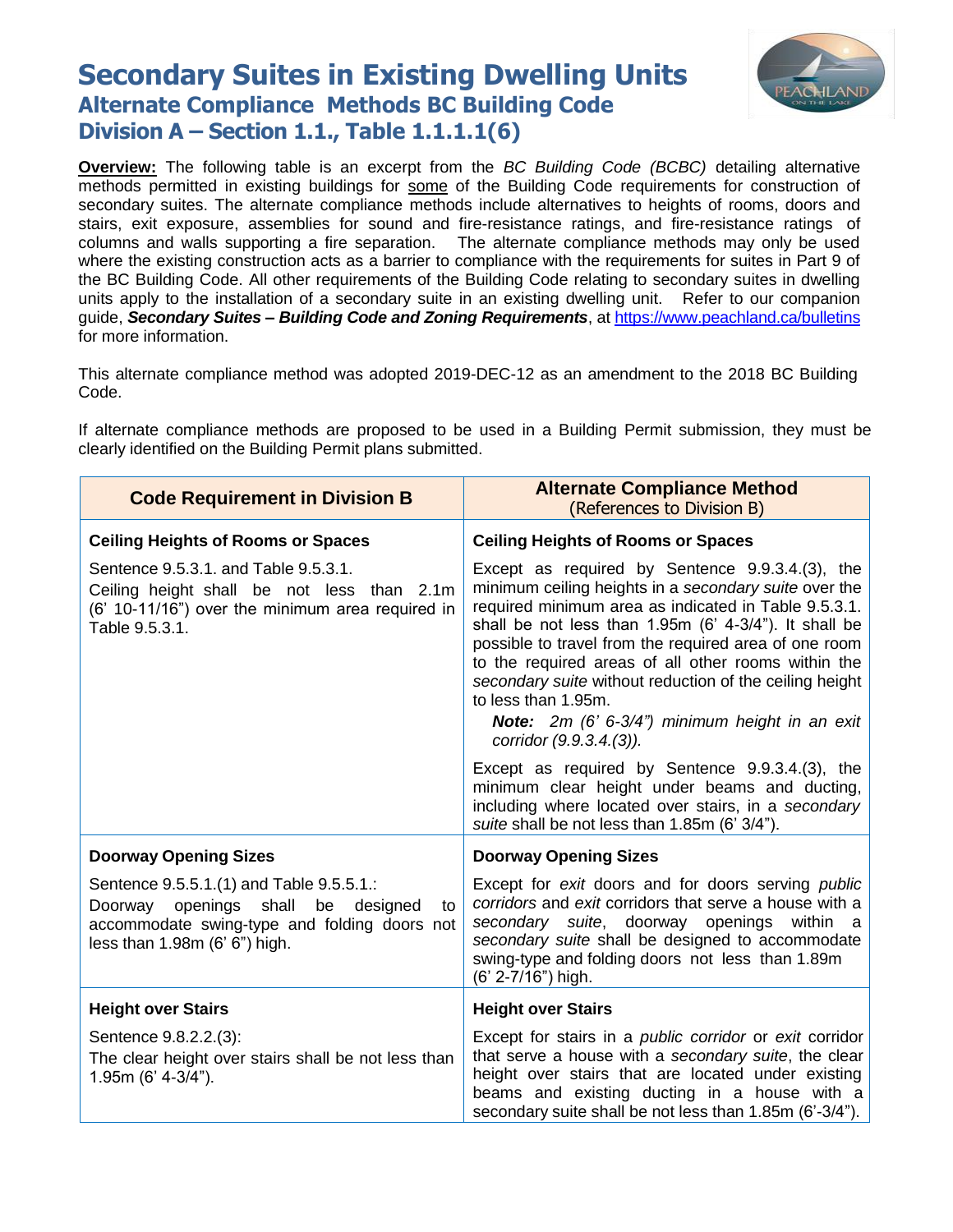## **Secondary Suites in Existing Dwellings - Alternative Compliance**

| <b>Code Requirement in Division B</b>                                                                                                                                                                                                                                                                                                                                                                                                                                                                                                             | <b>Alternate Compliance Method</b>                                                                                                                                                                                                                                                                                                                                                                                                                                  |
|---------------------------------------------------------------------------------------------------------------------------------------------------------------------------------------------------------------------------------------------------------------------------------------------------------------------------------------------------------------------------------------------------------------------------------------------------------------------------------------------------------------------------------------------------|---------------------------------------------------------------------------------------------------------------------------------------------------------------------------------------------------------------------------------------------------------------------------------------------------------------------------------------------------------------------------------------------------------------------------------------------------------------------|
| <b>Openings Near Unenclosed Exterior Exit Stairs</b><br>and Ramps                                                                                                                                                                                                                                                                                                                                                                                                                                                                                 | <b>Openings Near Unenclosed Exterior Exit Stairs</b><br>and Ramps                                                                                                                                                                                                                                                                                                                                                                                                   |
| Sentence 9.9.4.4.(1):<br>Unprotected openings in exterior walls that are<br>within 3m (9' 10-1/8") horizontally and less than<br>10m (32' 9-11/16") below or less than 5m<br>(16' 4-7/8") above an unenclosed exterior exit stair<br>or ramp of house with a secondary suite shall be<br>protected where the unenclosed exterior exit stair<br>or ramp provides the only means of egress from a<br>suite and is exposed to fire from unprotected<br>openings in the exterior walls of another dwelling<br>unit, ancillary space, or common space. | Protection of the <i>unprotected</i> openings as<br>described in Sentence 9.9.4.4.(1) is not<br>required when all smoke alarms within a<br>house with a secondary suite are of photo-<br>electric type and interconnected as<br>described in Clause $9.10.19.5(2)(a)$ .                                                                                                                                                                                             |
| <b>Openings Near Exit Doors</b>                                                                                                                                                                                                                                                                                                                                                                                                                                                                                                                   | <b>Openings Near Exit Doors</b>                                                                                                                                                                                                                                                                                                                                                                                                                                     |
| Sentence 9.9.4.6.(1):<br>Where an exterior exit door in one fire<br>compartment is within 3m (9' 10-1/8") horizontally<br>of an unprotected opening in another fire<br>compartment and the exterior walls of these fire<br>compartments intersect at an exterior angle of less<br>than 135°, the opening shall be protected.                                                                                                                                                                                                                      | Protection of the <i>unprotected</i> openings as described<br>in Sentence 9.9.4.6.(1) is not required when all<br>smoke alarms within a house with a secondary suite<br>are of photo-electric type and interconnected as<br>described in Clause $9.10.19.5(2)(a)$ .                                                                                                                                                                                                 |
| <b>Fire-Resistance and Fire-Protection Ratings</b>                                                                                                                                                                                                                                                                                                                                                                                                                                                                                                | <b>Fire-Resistance and Fire-Protection Ratings</b>                                                                                                                                                                                                                                                                                                                                                                                                                  |
| Sentence 9.10.3.1.(3):<br>In a house with a secondary suite, where a<br>minimum fire-resistance rating of 30 minutes is<br>permitted, it is permitted to use wood-frame<br>construction where stud and joist spaces are filled<br>with absorptive material, resilient metal channel<br>spaced 400mm or 600mm (16" or 24") o.c. is on<br>one side, and not less than 12.7mm (1/2") thick<br>gypsum board is installed on ceilings and on both<br>sides of walls.                                                                                   | Adding resilient metal channel spaced 400mm or<br>600mm (16" or 24") o.c. and an additional layer of not<br>less than 12.7mm (1/2") gypsum board to one side of<br>an existing finished wall assembly that has not less<br>than 12.7mm gypsum board on each side or an<br>existing finished floor-ceiling assembly that has not<br>less than 12.7mm gypsum on the ceiling side is<br>permitted to be used where a 30-minute fire-<br>resistance rating is required. |
| <b>Fire-Resistance Ratings for Walls, Columns</b><br>and Arches                                                                                                                                                                                                                                                                                                                                                                                                                                                                                   | <b>Fire-Resistance Ratings for Walls, Columns and</b><br><b>Arches</b>                                                                                                                                                                                                                                                                                                                                                                                              |
| Sentence 9.10.8.3.(1):<br>Loadbearing walls, columns, and arches in the<br>storey immediately below a floor or roof assembly<br>shall have a fire-resistance rating of not less than<br>that required for the supported floor or roof<br>assembly.                                                                                                                                                                                                                                                                                                | Except for heavy timber elements and those of<br>masonry or concrete construction, light frame walls,<br>columns, arches and beams as well as loadbearing<br>steel elements that support floors between dwelling<br>units in a house with a secondary suite, including<br>their common spaces, shall be protected by not less<br>than 12.7mm (1/2") thick gypsum board.                                                                                             |